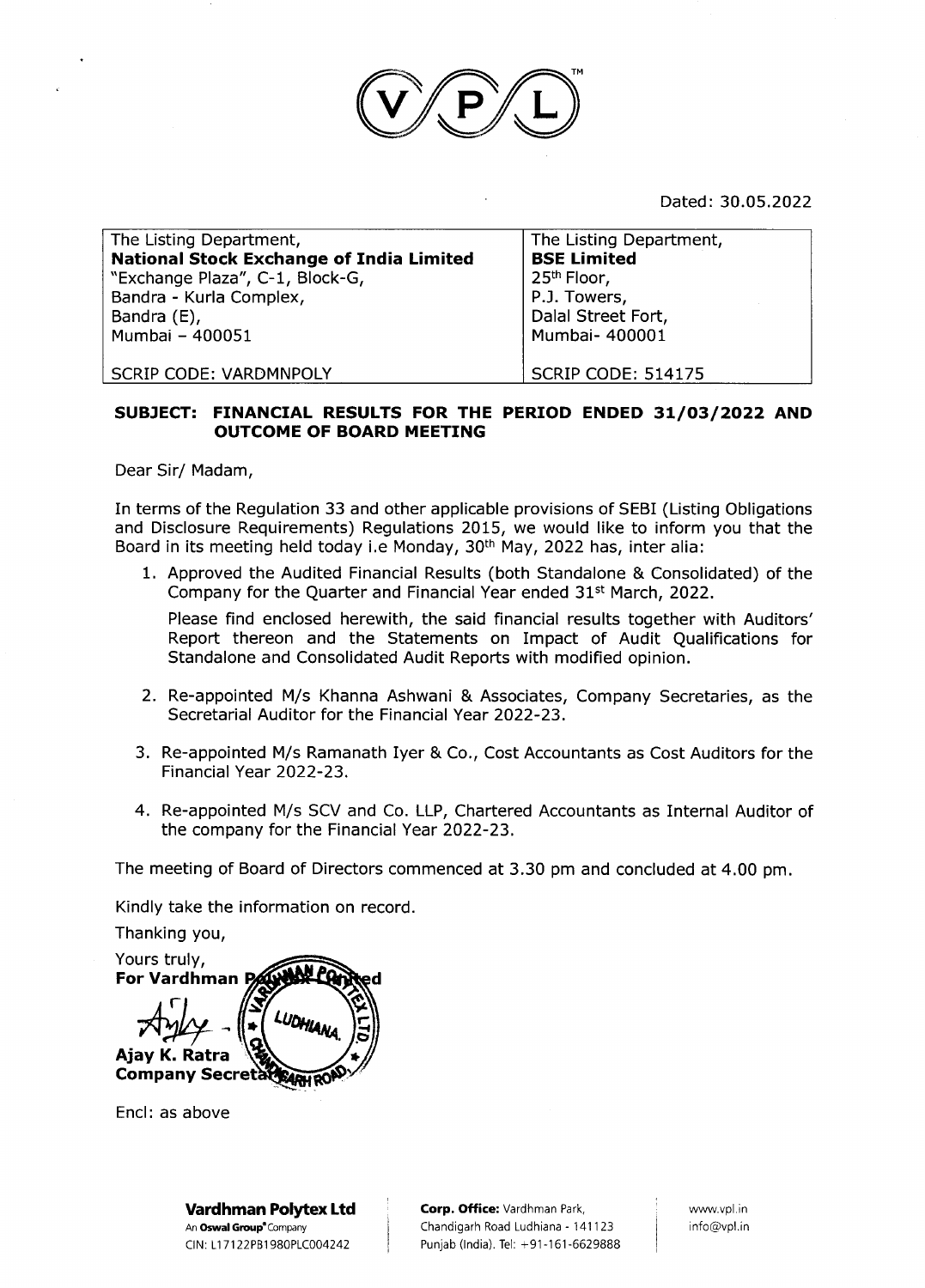## VARDHMAN POLYTEX LTD.

## Regd. Office : 'Vardhman Park, Chandigarh Road, Ludhiana - 141123'

## CIN: [17122P81980PIC 004242, PHONES: 0151-2585301-04, 6529888, FAX : 6629988, E-Mail- info@vpl.in, Web: www.vpl.in STATEMENT OF AUDITED FINANCIAL RESULTS FOR THE YEAR AND QUARTER ENDED 31st March, 2022

|                |                                                                 |                                    |                  |                |                |                |                | (Rs. In Lakh)  |
|----------------|-----------------------------------------------------------------|------------------------------------|------------------|----------------|----------------|----------------|----------------|----------------|
|                |                                                                 | Standalone<br>Consolidated         |                  |                |                |                |                |                |
|                |                                                                 | Year ended<br><b>Quarter ended</b> |                  | Year ended     |                |                |                |                |
|                | SI. No Particulars                                              | 31st Mar                           | 31st Dec         | 31st Mar       | 31st Mar       | 31st Mar       | 31st Mar       | 31st Mar       |
|                |                                                                 | 2022                               | 2021             | 2021           | 2022           | 2021           | 2022           | 2021           |
|                |                                                                 | <b>Audited</b>                     | <b>Unaudited</b> | <b>Audited</b> | <b>Audited</b> | <b>Audited</b> | <b>Audited</b> | <b>Audited</b> |
|                |                                                                 |                                    |                  |                |                |                |                |                |
| 1              | <b>Revenue from operations</b>                                  | 27,805.96                          | 24,400.32        | 19,390.82      | 92,859.51      | 50,827.91      | 92,877.08      | 50,852.39      |
| $\overline{2}$ | lOther income                                                   | 60.88                              | 77.95            | 63.52          | 307.56         | 259.71         | 312.11         | 259.70         |
| 3              | Total Income (1+2)                                              | 27,866.84                          | 24,478.27        | 19,454.34      | 93,167.07      | 51,087.62      | 93,189.19      | 51,112.09      |
| 4              | <b>Expenses</b>                                                 |                                    |                  |                |                |                |                |                |
|                | A) Cost of material consumed                                    | 22,111.70                          | 18,820.67        | 12,846.68      | 70,856.82      | 36,676.55      | 70,856.82      | 36,676.54      |
|                | B) Purchase of traded goods                                     |                                    | 2.06             |                | 2.06           | 69.56          | 2.06           | 69.56          |
|                | C) Changes in inventories of finished goods, stock in trade and | (437.74)                           | 22.99            | 398.85         | (2,281.77)     | 423.81         | (2, 281.77)    | 423.82         |
|                | work in progress                                                |                                    |                  |                |                |                |                |                |
|                | D) Employee benefit expense                                     | 1,590.81                           | 1,403.55         | 1,239.48       | 5,718.67       | 3,869.91       | 5.721.37       | 3,875.67       |
|                | E) Finance costs                                                | 1,736.27                           | 1,582.25         | 1,604.90       | 6,416.18       | 5,900.79       | 6,416.18       | 5,900.78       |
|                | F) Depreciation and amortisation expense                        | 324.88                             | 343.69           | 355.35         | 1,364.97       | 1,453.66       | 1,370.85       | 1,465.23       |
|                | G)Power & Fuel Cost                                             | 1,804.57                           | 1,780.30         | 1,526.60       | 7,074.52       | 5,029.98       | 7,074.52       | 5,029.98       |
|                | H) Other Expenditure                                            | 1,413.22                           | 1,169.17         | 1,600.96       | 5,571.17       | 3,332.57       | 5,579.04       | 3,338.66       |
|                | <b>Total Expenses</b>                                           | 28,543.71                          | 25,124.68        | 19,572.82      | 94,722.62      | 56,756.83      | 94,739.07      | 56,780.24      |
| 5              | Profit from operations before tax and exceptional items (3-     | (676.87)                           | (646.41)         | (118.48)       | (1, 555.55)    | (5,669.21)     | (1,549.88)     | (5,668.15)     |
|                | 4)                                                              |                                    |                  |                |                |                |                |                |
| 6              | Exceptional items : Income / (Loss)                             |                                    |                  | $\sim$ $-$     |                |                |                |                |
| 7              | Profit/(Loss) before tax and after exceptional items (5-6)      | (676.87)                           | (646.41)         | (118.48)       | (1,555.55)     | (5,669.21)     | (1,549.88)     | (5,668.15)     |
| 8              | <b>Tax expenses</b>                                             |                                    |                  |                |                |                | 0.77           | 1.52           |
| 9              | Net Profit/(Loss) after tax (7-8)                               | (676.87)                           | (646.41)         | (118.48)       | (1,555.55)     | (5,669.21)     | (1,550.65)     | (5,669.67)     |
|                | Other comprehensive income/ (loss), net of taxes                | 30.73                              | (15.29)          | (8.53)         | (15.11)        | (61.09)        | (15.11)        | (61.09)        |
| 10             | Total Comprehensive Income/(Loss) for the period                | (646.14)                           | (661.70)         | (127.01)       | (1,570.66)     | (5,730.30)     | (1,565.76)     | (5,730.76)     |
|                | [Comprising Profit / (loss) for the period (after tax) and      |                                    |                  |                |                |                |                |                |
|                | Other Comprehensive Income/(Loss) (after tax)]                  |                                    |                  |                |                |                |                |                |
| 11             | Paid-up equity share capital (Face value-Rs.10 per equity       | 2,229.10                           | 2,229.10         | 2,229.10       | 2,229.10       | 2,229.10       | 2,229.10       | 2,229.10       |
|                | share)                                                          |                                    |                  |                |                |                |                |                |
|                | Reserves (excluding revaluation reserves)                       |                                    |                  |                |                |                |                |                |
|                |                                                                 | (38,585.10)                        |                  | (37,043.98)    | (38, 585.10)   | (37,043.98)    |                | (37,077.88)    |
|                | Earnings per share (of Rs.10 each) (for the period - not        |                                    |                  |                |                |                |                |                |
|                | annualised)                                                     |                                    |                  |                |                |                |                |                |
|                | Basic (Rs.)                                                     | (3.04)                             | (2.90)           | (0.53)         |                | (25.43)        | (6.96)         | (25.43)        |
|                | Diluted (Rs.)                                                   | (3.04)                             | (2.90)           | (0.53)         | ᡔᢇᡖ᠊ᢖᡖᡪ        | (25.43)        | (6.96)         | (25.43)        |

Ethe

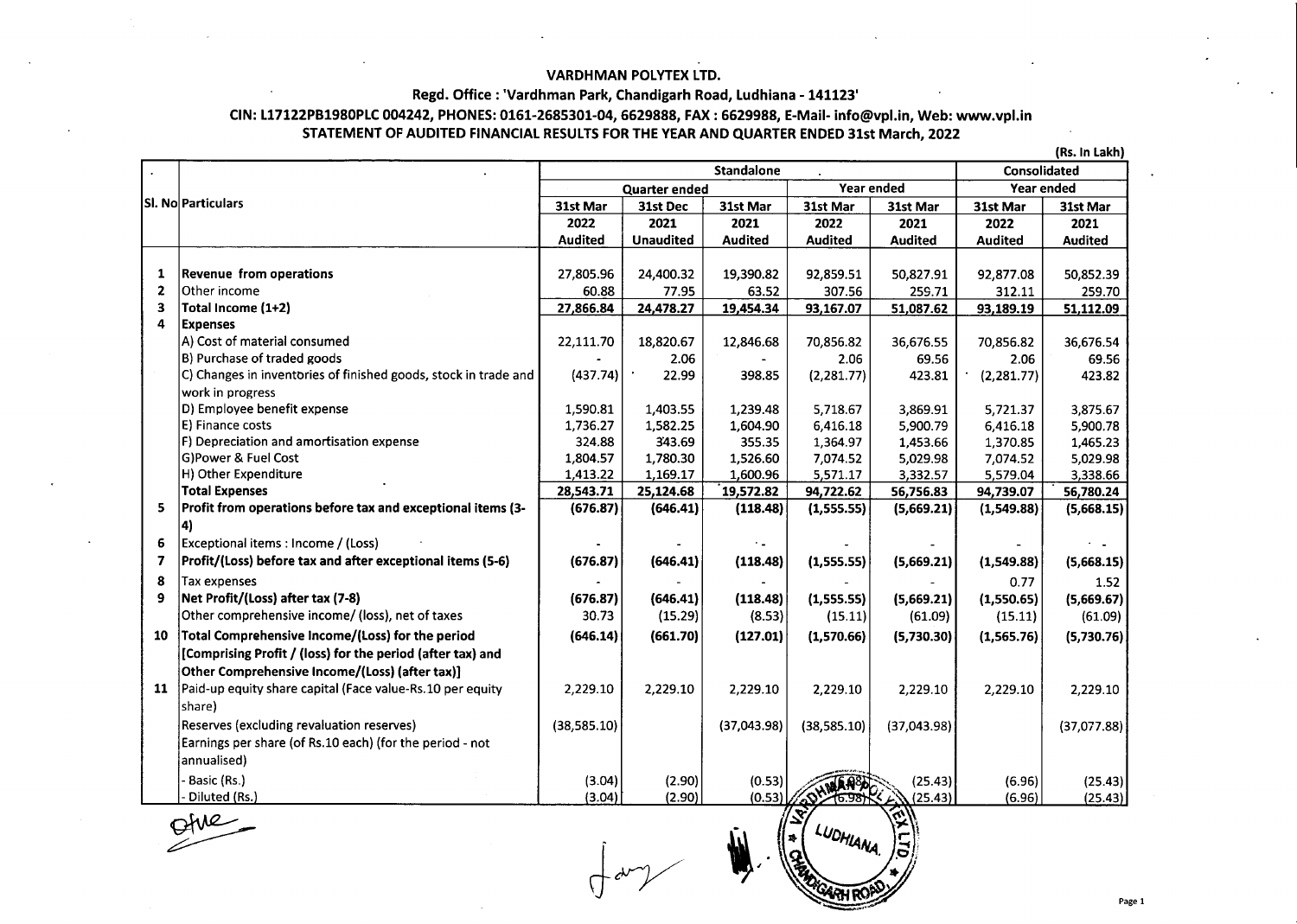#### Notes:

- 1 The above standalone and consolidated financial results for the Year ended March,2022 were reviewed by the Audit Committee and thereafter have been adopted . by the Board at its meeting held on May 30th, 2022. The company has prepared the financial results in accordance with Indian Accounting Standards (IND AS) as prescribed under section 133 of the Companies Act, 2013 read with relevant rules issued thereunder and SEBI's circulars, and the management has exercised necessary due diligence to ensure that the financial results present a true and fair view of the company's affairs. These results have been reviewed by the Statutory Auditors of the Company.
- 2 Regarding the Auditors qualification w.r.t. repayment of FCCB liability, the repayment of the same has been delayed due to liquidity crisis and additional liability, if any on this account, will be booked as and when finalised. The qualification still stands as on 31.03.2022.
- 3 Due to various factors beyond the control of management/external factors, the company had defaulted on payment of its debt obligations to various lenders leading to its borrowings being classified as NPA by the banks. The company has requested bankers for resolution of its accounts. Further two of the lenders namely Punjab National Bank & Jammu and Kashmir Bank and some operational creditors have filed applications under lnsolvency and Bankruptcy Code 2016 with NCLT initiating Corporate lnsolvency Resolution Process (CIRP). The petitions have not been admitted so far. Further, State Bank of lndia,United Bank of lndia, Canara Bank, Bank of Baroda and Bank Of Maharashtra, Union Bank Of India (For Andhra Bank and Corporation bank) have already assigned their respective shares to Phoenix ARC. Further the company has received an OTS sanction letter from Bank Of India during the quarter. The complete amount of OTS with Bank of India has been paid till 21/04/2022.
- 4 Despite net worth having been fully eroded, the Management is of the view that the company is an operative company . ln view of the same, the financial statements have been prepared on a "Going Concern" basis
- 5 The results of Foreign subsidiary F.M.Hammerle Verwaltung GMBH(FMH) have not been consolidated for the current quarter as it ceased to be subsidiary. Since FMH was subsidiary during part of the year, So Annual Results for the year ended 31.03.2022 have been consolidated.
- 5 The company has entered into arrangement with few vendors from whom company is purchasing raw materials and in turn processing the same to the finished output, which is sold back to them.
- 7 The Company's operations and financial results for the quarter and Year ended March 3t, 2022 and the corresponding quarter and Year ended March 3L, 2021 are not comparable as the results of the previous periods were impacted by COVID-19 pandemic and the consequent lockdown announced by the Central / State Governments, due to which the operations were suspended for part of the Year ended March 3L,2O2L.
- 8 The business of company falls within a single Primary Segment Viz, Textile and hence, the disclosure requirement of IND-AS 108 'Operating segment' is not applicable.
- 9 Figures relating to previous period have been regrouped/rearranged, where necessary to make them comparable with those of the current period.
- 10 The figures for the quarter ended March 31 are the balancing figures between audited figures in respects of the full financial year and the published year to date figures upto 31st December



 $_{\odot}$ the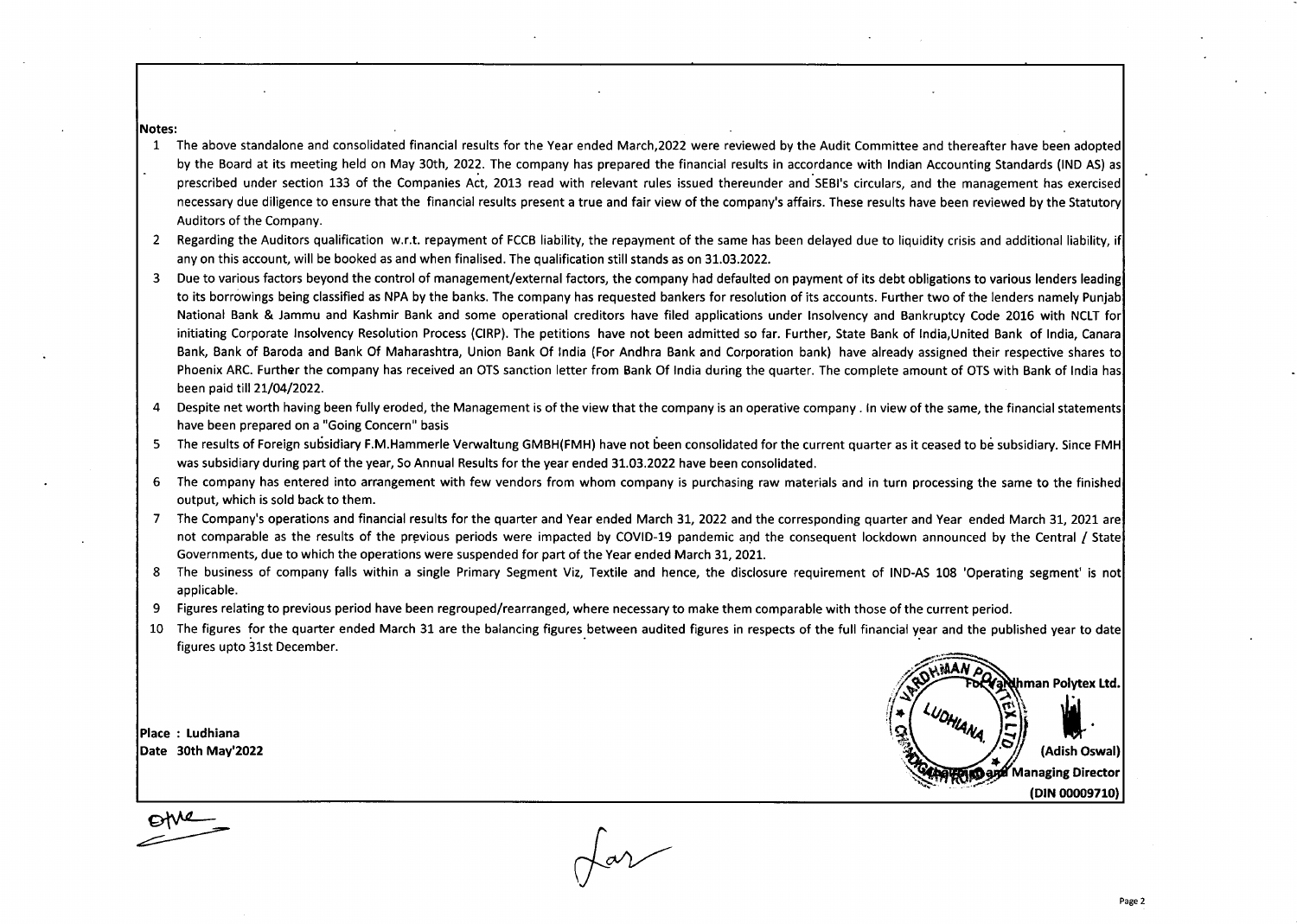### VARDHMAN POLYTEX LTD.

#### Regd. Office : 'Vardhman Park, Chandigarh Road, Ludhiana - 141123 CIN: t17122PB1980PtC 004242, PHONES;0161-2685301-04,5529888, FAX: 5629988, E-MaiF info@vpl.in, Web: www.vpl.in

STANDALONE STATEMENT OF ASSETS AND LIABILITIES FOR THE YEAR ENDED MARCH 31,2022

|   |                                                                | (Rs in Lakhs)<br><b>STANDALONE</b> |                         |  |  |
|---|----------------------------------------------------------------|------------------------------------|-------------------------|--|--|
|   | S.No  Particulars                                              | As at<br>March 31, 2022            | As at<br>March 31, 2021 |  |  |
|   |                                                                | <b>Audited</b>                     | <b>Audited</b>          |  |  |
|   | <b>ASSETS</b>                                                  |                                    |                         |  |  |
|   | 1 Non-current assets                                           |                                    |                         |  |  |
|   | a) Property, plant and equipment                               | 16,537.38                          | 17,766.53               |  |  |
|   | b) Investment Property                                         | 465.70                             | 475.54                  |  |  |
|   | c) Capital work-in-progress                                    |                                    |                         |  |  |
|   | d) Other intangible assets                                     | 3.77                               | 4.50                    |  |  |
|   | e) Financial assets                                            |                                    |                         |  |  |
|   | i) Investments<br>ii) Other financial assets                   | 0.62<br>658.29                     | 23.15<br>894.07         |  |  |
|   |                                                                |                                    |                         |  |  |
|   | iii) Trade Receivables                                         | 302.47                             | 1,067.00                |  |  |
|   | f) Deferred tax assets (net)                                   | 5,016.18                           | 5,016.18                |  |  |
|   | g) Other non-current assets<br><b>Total Non Current Assets</b> | 31.63                              | 26.13                   |  |  |
|   |                                                                | 23,016.04                          | 25,273.10               |  |  |
|   | 2 Current assets                                               |                                    |                         |  |  |
|   | a) Inventories                                                 | 4,375.49                           | 1,891.72                |  |  |
|   | b) Financial assets                                            |                                    |                         |  |  |
|   | i) Trade and other receivables                                 | 1.079.74                           | 829.58                  |  |  |
|   | ii) Cash and cash equivalents                                  | 6.41                               | 7.80                    |  |  |
|   | iii) Bank balances other than above                            | 8.20                               | 1.25                    |  |  |
|   | iv) Loans                                                      | 15.06                              | 10.10                   |  |  |
|   | v) Other financial assets                                      | 32.82                              | 35.49                   |  |  |
|   | c) Current tax assets                                          | 401.89                             | 303.53                  |  |  |
|   | d) Other current assets                                        | 3,674.85                           | 2,198.84                |  |  |
|   | <b>Total Current Assets</b>                                    | 9,594.46                           | 5,278.31                |  |  |
|   | <b>TOTAL ASSETS</b>                                            | 32,610.50                          | 30,551.41               |  |  |
| Ħ | <b>EQUITY AND LIABILITIES</b>                                  |                                    |                         |  |  |
|   | 1 EQUITY                                                       |                                    |                         |  |  |
|   | a) Equity share capital                                        | 2,229.10                           | 2,229.10                |  |  |
|   | b) Other equity                                                | (38,585.10)                        | (37,043.98)             |  |  |
|   | <b>Total Equity</b>                                            | (36, 356.00)                       | (34, 814.88)            |  |  |
|   | <b>LIABILITIES</b>                                             |                                    |                         |  |  |
|   | 2 Non-current liabilities                                      |                                    |                         |  |  |
|   | a) Financial liabilities                                       |                                    |                         |  |  |
|   | i) Borrowings                                                  | 43.29                              | 141.94                  |  |  |
|   | b) Long term provisions                                        | 244.47                             | 219.92                  |  |  |
|   | c) Other non-current liabilities                               | 0.53                               | 0.53                    |  |  |
|   | <b>Total Non Current Liabilities</b>                           | 288.29                             | 362.39                  |  |  |
|   | <b>3 Current liabilities</b>                                   |                                    |                         |  |  |
|   | a) Financial liabilities                                       |                                    |                         |  |  |
|   | i) Borrowings                                                  | 52,852.94                          | 52,202.34               |  |  |
|   | ii) Trade payables                                             |                                    |                         |  |  |
|   | a) Due to Micro & Small Enterprises                            |                                    |                         |  |  |
|   | b) Due to Others                                               | 10,079.92                          | 7,493.97                |  |  |
|   | iii) Other financial liabilities                               | 4,398.86                           | 4,017.89                |  |  |
|   | b) Other current liabilities                                   | 311.69                             | 251.71                  |  |  |
|   | c) Short term provisions                                       | 1,034.80                           | 1,037.99                |  |  |
|   | <b>Total Current Liabilities</b>                               | 68,678.21                          | 65,003.90               |  |  |
|   | TOTAL EQUITY AND LIABILITIES                                   | 32,610.50                          | 30,551.41               |  |  |
|   |                                                                |                                    |                         |  |  |

**MAN** .<br>Whman Polytex Ltd. Place : Ludhiana (Adish Oswal) <sub>Date</sub> 30th May'2022 Of Me Managing Director

.<br>Page 3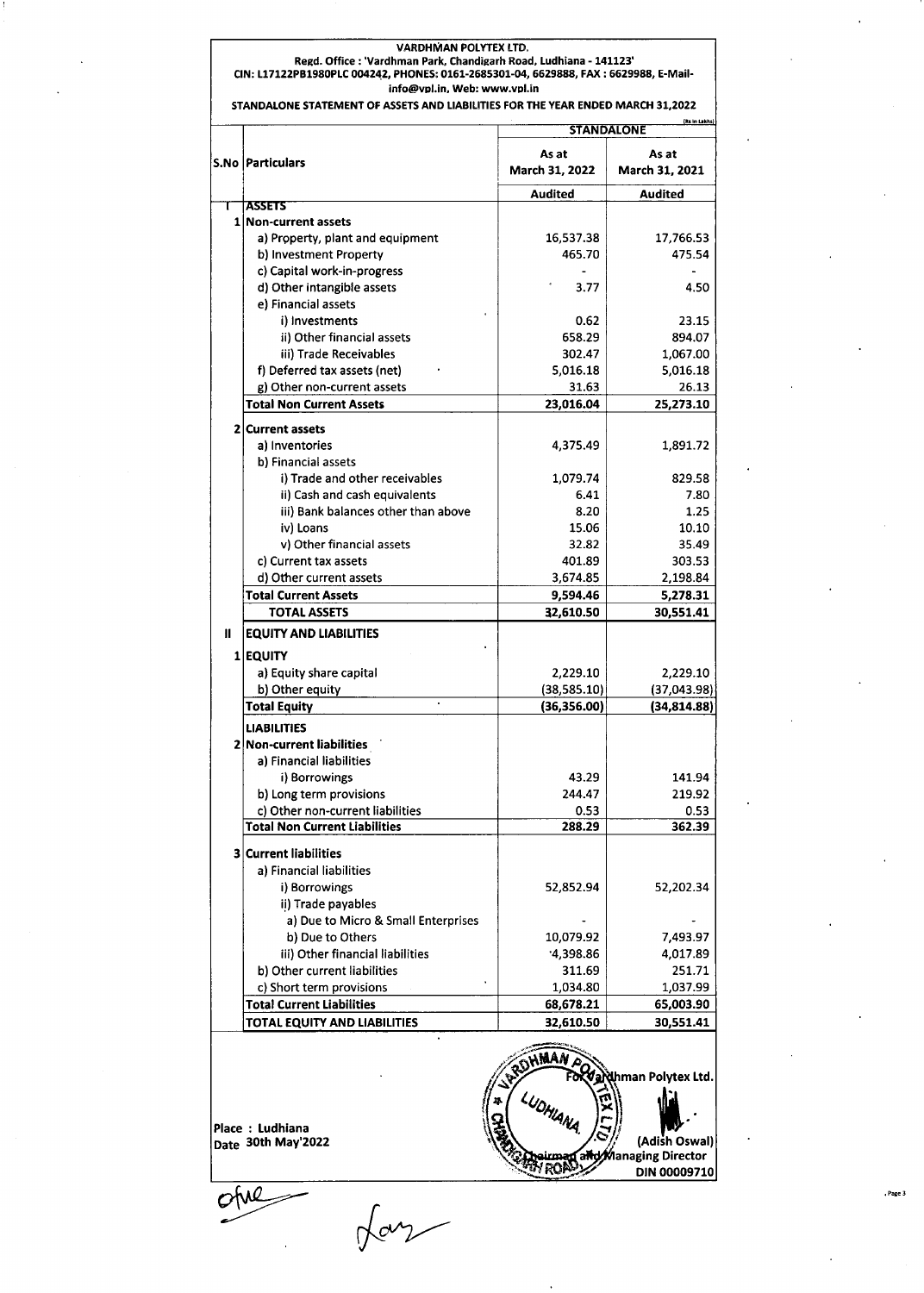## VARDHMAN POLYTEX LTD.

## Regd. Office : 'Vardhman Park, Chandigarh Road, Ludhiana - 141123'

CIN: 117122P81980PIC OO4242, PHONES: 0161-2685301-04, 6629888, FAX : 5629988, E-Mail- info@vpl.in, Web:

www.vpl.in

Standalone Statement of Cash flows for the Year Ended Mar 3L,2O22

|                                                                            |                   | (Rs in Lakhs)  |  |  |
|----------------------------------------------------------------------------|-------------------|----------------|--|--|
|                                                                            | <b>STANDALONE</b> |                |  |  |
|                                                                            | As at             | As at .        |  |  |
| <b>Particulars</b>                                                         | Mar 31, 2022      | Mar 31, 2021   |  |  |
|                                                                            | <b>Audited</b>    | <b>Audited</b> |  |  |
| <b>Net Cash generated from Operating Activities</b>                        |                   |                |  |  |
| Net profit before tax                                                      | (1,555.55)        | (5,669.21)     |  |  |
| <b>Operating Profit before Working Capital changes</b>                     | 6.969.81          | 1,663.36       |  |  |
| A) Net cash (used in)/ generated from Operating Activities                 | 6,146.46          | 2,403.22       |  |  |
| B) Net Cash (used)/from Investing Activities                               | (64.57)           | (122.47)       |  |  |
| C) Net Cash (used)/from Financing Activities                               | (6,076.33)        | (2, 285.94)    |  |  |
| Net Increase/(Decrease) in cash & cash equivalents (A+B+C)                 | 5.56              | (5.19)         |  |  |
| Add:Cash and cash equivalents as at 1st April (Opening Balance)            | 9.05              | 14.24          |  |  |
| Cash and cash equivalents as at 31st Mar'22 & 31st Mar'21(Closing Balance) | 14.61             | 9.05           |  |  |



Place : Ludhiana Date : 3oth May,2022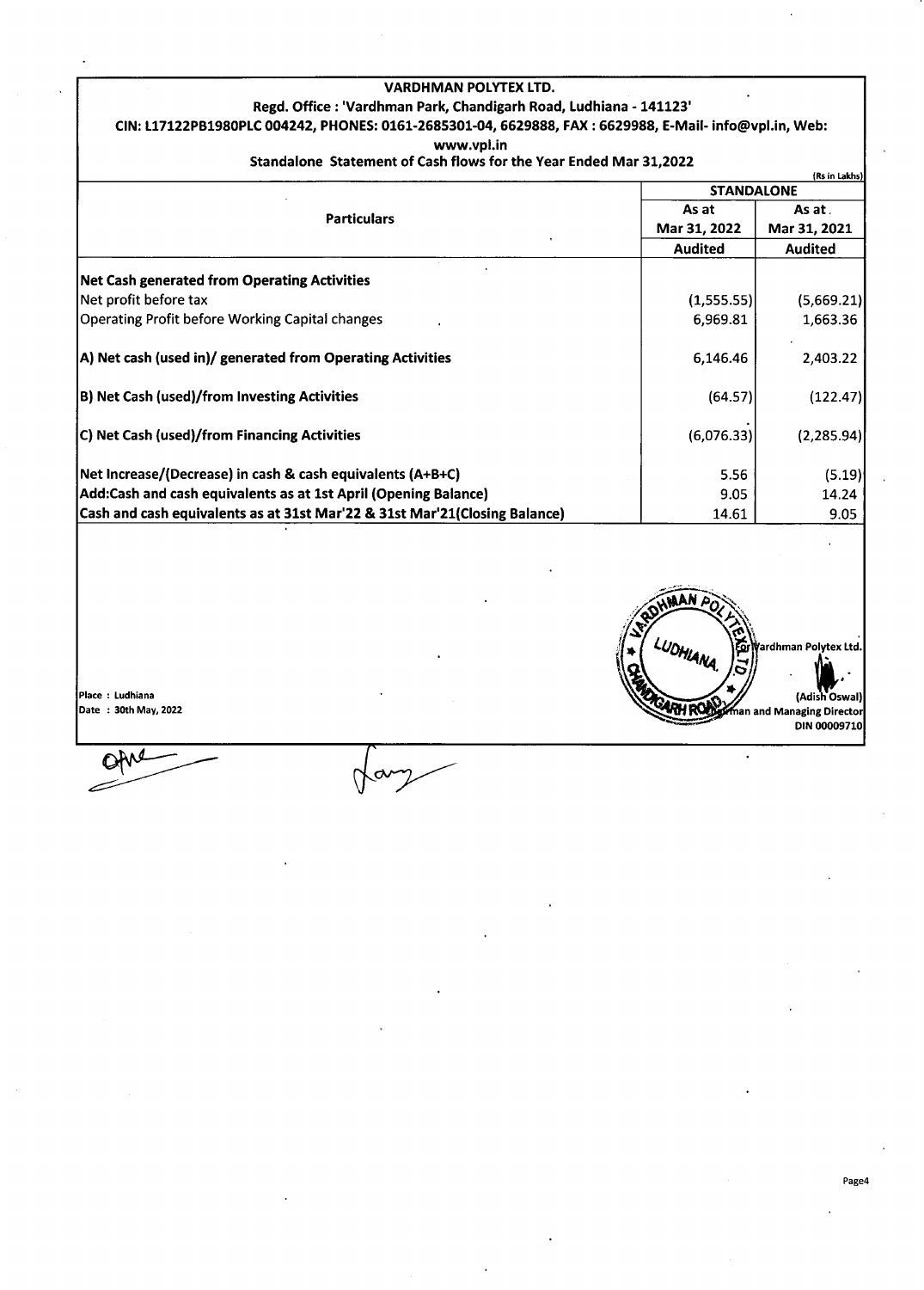

# ROMESH K. AGGARWAL & ASSOCIATES

CHARTERED ACCOUNTANTS Head Office - G.T. ROAD, MILLER GANI, LUDHIANA-141003 Delhi Chondigorh Ludhiana Phones: 2532920, 2534289.

#### Report on the audit of Standalone Annual Financial Results

To The Board of Directors, Vardhman Polytex Ltd.

#### Qualifled Oplnion

We have audited the accompanying standalone financial results of Vardhman Polytex Limited ("the Company") for the year ended March 31, 2022 ("the Standalone financial results") attached herewith. being submitted by the Company pursuant to the requirements of Regulation 33 of the SEBI (Listing Obligation and disclosure requirements) Regulations, 2015 as amended ("the Listing Regulations").

tn our opinion and to the best of our information and aceording to the explanations given to us, except for the effects of the matter described in the Basis for Qualified Opinion, the aforesaid standalone annual financial results:

i. are presented in accordance with the requirements of the Listing Regulations in this regard; and

ii. give a true and fair view in conformity with the applicable accounting standards and other accounting principles generally accepted in lndia, of the net profit and other comprehensive income and other financial information of the Company for the quarter ended March 31, 2022 and for the year ended March 31, 2022.

#### Basls for Quallfied Opinion

The company had credited profit of Rs 396.44 lacs due on payment of FCCB liability to the statement of profit & loss during the period ending March 31,2017. This profit should have been credited in the statement of profit & loss on payment of FCCB liability which is stilloutstanding to the tune of 554,150 USD as on March 3L,2022. The same has not been addressed in the current period under audit. This matter was also qualified in all the previous limited review/audit reports submitted by us.

We conducted our audit in accordance with the Standards on Auditing (SAs) specified under Section 143(10) of the Companies Act, 2013, as amended ("the Act"). Our responsibilities under those Standards are further described in the "Auditor's Responsibilities for the Audit of the Standalone Financial Results" section of our report. We are independent of the Company in accordance with the Code of Ethics issued by the Institute of Chartered Accountants of India together with the ethical requirements that are relevant to our audit of the financial standalone financial results under the provisions of the Act and the Rules thereunder, and we have fulfilled our other ethical responsibilities in accordance with these requirements and the Code of Ethics. We believe that the audit evidence obtained by us is sufficient and appropriate to provide a basis for our qualified opinion on standalone financial results.

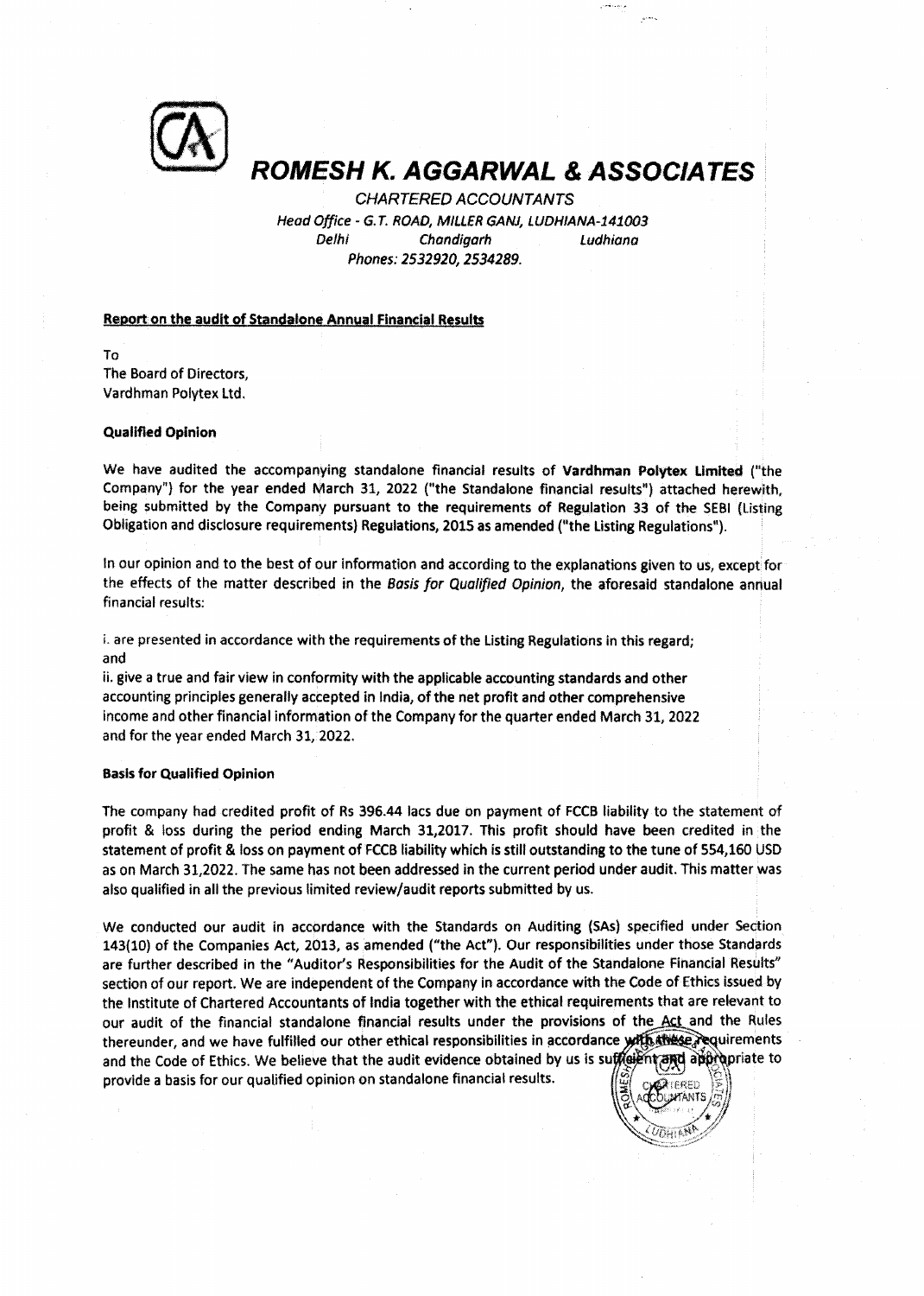#### Management's and board of director's responsibllities for the Standalone Flnancial Results

These standalone financial results have been prepared on the basis of the standalone annual financial standalone financial results.

The Company's management and the Board of Directors of the Company are responsible for the preparation and presentation of these standalone financial results that give a true and fair view of the net profit and other comprehensive income of the Company and other financial information in accordance with the applicable accounting standards prescribed under Section 133 of the Act read with relevant rules issued thereunder and other accounting principles generally accepted in lndia and in compliance with the Listing Regulations. This responsibility also includes maintenance of adequate accounting records in accordance with the provisions of the Act for safeguarding of the assets of the Company and for preventing and detecting frauds and other irregularities; selection and application of appropriate accounting policies; making judgments and estimates that are reasonable and prudent; and the design, implementation and maintenance of adequate internal financial controls, that were operating effectively for ensuring the accuracy and completeness of the accounting records, relevant to the preparation and presentation of the standalone financial results that give a true and fair view and are free from material misstatement, whether due to fraud or error,

ln preparing the standalone financial results, the Management and the Board of Directors are responsible for assessing the Company's ability to continue as a going concern, disclosing, as applicable, matters related to going concern and using the going concern basis of accounting unless the Board of Directors either intends to liquidate the Company or to cease operations, or has no realistic alternative hut to do so.

The Board of Directors are also responsible for overseeing the Company's financial reporting process

#### Auditor's Responsibilities for the Audit of the Standalone Financial Results

Our objectives are to obtain reasonable assurance about whether the Standalone financial results as <sup>a</sup> whole is free from material misstatements, whether due to fraud or error, and to issue an auditor's report that includes our opinion. Reasonable assurance is a high level of assurance but is not a guarantee that an audit conducted in accordance with SAs will always detect a material misstatement when it exists. Misstatements can arise from fraud or error and are considered material if, individually or in the aggregate, they could reasonably be expected to influence the economic decisions of users taken on the basis of these Standalone financial results.

As part of an audit in accordance with SAs, we exercise professional judgment and maintain professional scepticism throughout the audit. We also:

ldentify and assess the risks of material misstatement of the Standalone financial results, whether due to fraud or error, design and perform audit procedures responsive to those risks, and obtain audit evidence that is sufficient and appropriate to provide a basis for our opinion. The risk of not detecting a material misstatement resulting from fraud is higher than for one resulting from error, as fraud may involve collusion, forgery, intentional omissions, misrepresentations, or the override of internal control.

Obtain an understanding of internal control relevant to the audit in order to design audit procedures that are appropriate in the circumstances. Under Section 143(3)(i) of the Act, we are also responsible for expressing our opinion on whether the Company has adequate internal financial controls with reference to financial statements in place and the operating effectiveness of such controls.

Evaluate the appropriateness of accounting policies used and the reasonablement estimates and related disclosures made by the Board of Directors. s of accounting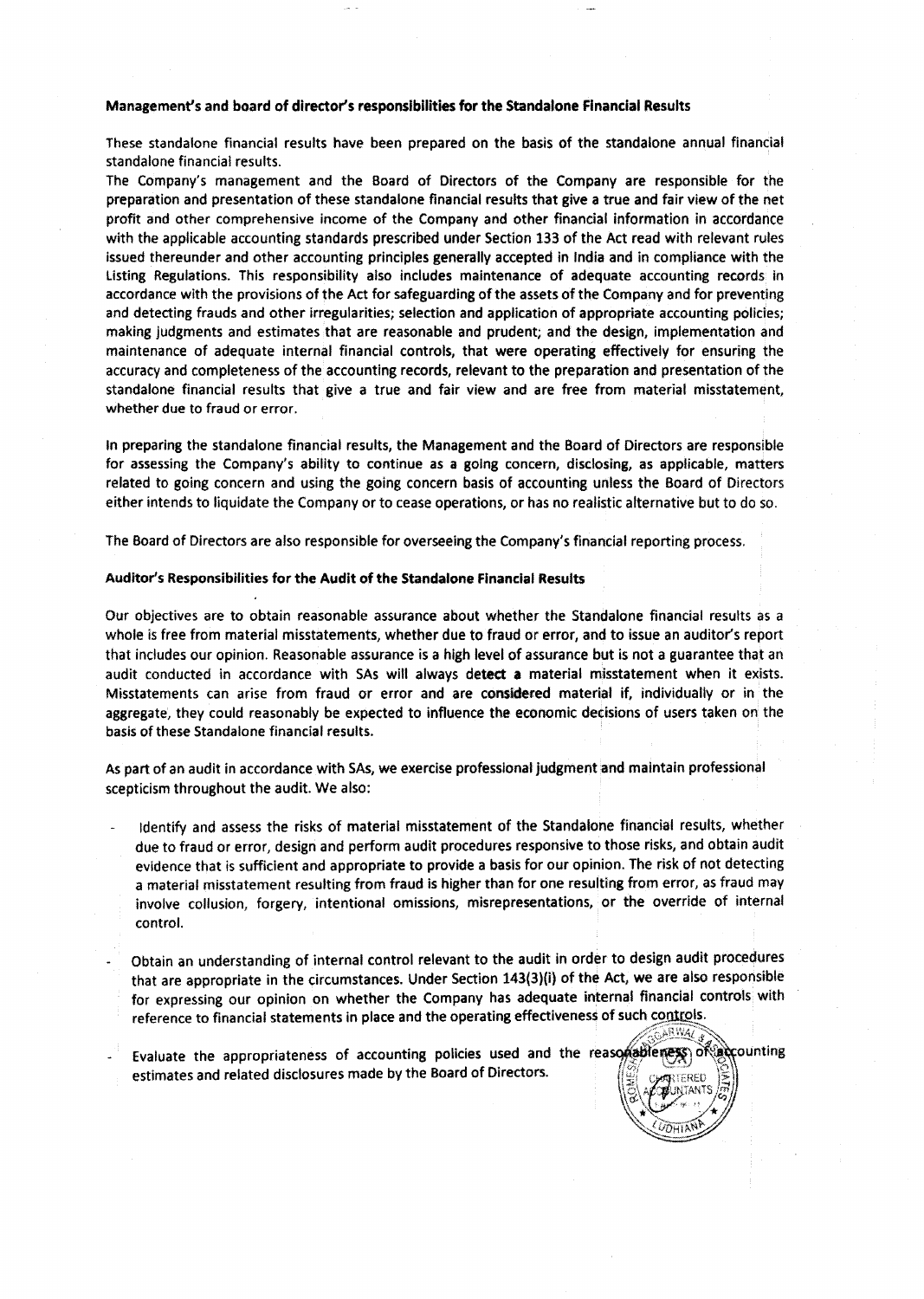- Conclude on the appropriateness of the Board of Directors' use of the going concern basis of accounting and, based on the audit evidence obtained, whether a material uncertainty exists related to events or conditions that may cast significant doubt on the Company's ability to continue as a going concern. lf we conclude that a material uncertainty exists, we are required to draw attention in our auditor's report to the related disclosures in the financial results or, if such disclosures are inadequate. to modify our opinion. Our conclusions are based on the audit evidence obtained up to the date of our auditor's report. However, future events or conditions may cause the Company to cease to continue as a going concern.
- Evaluate the overall presentation, structure and content of the Standalone financial results, including the disclosures, and whether the Standalone financial results represents the underlying transactions and events in a manner that achieves fair presentation,

Obtain sufficient appropriate audit evldence regarding the Annual Standalone Financial Resutts of the Company to express an opinion on the Annual Standalone Financial Results.

We cornmunicate with those charged with governance regarding, among other matters, the planned scope and timing of the audit and significant audit findings, including any significant deficiencies in internal control that we identify during our audit.

We also provide those charged with governance with a statement that we have complied with relevant ethicai requirements regarding independence, and to communicate with them all relationships and other rnatters that may reasonably be thought to bear on our independence, and where applicable, related safeguards.

#### Other Matters

The standalone annual financial results include the results for the quarter ended 31 March 2022 being the balancing figure between the audited figures in respect of the full financial year and the published unaudited year to date figures up to the third quarter of the current financial year whieh were subject to limited review by us.

For Romesh K Aggarwal & Associates Chartered Accountants



Place - Ludhiana Dated  $-30^{th}$  May, 2022 uDtN - 22519347AJWRGQ4425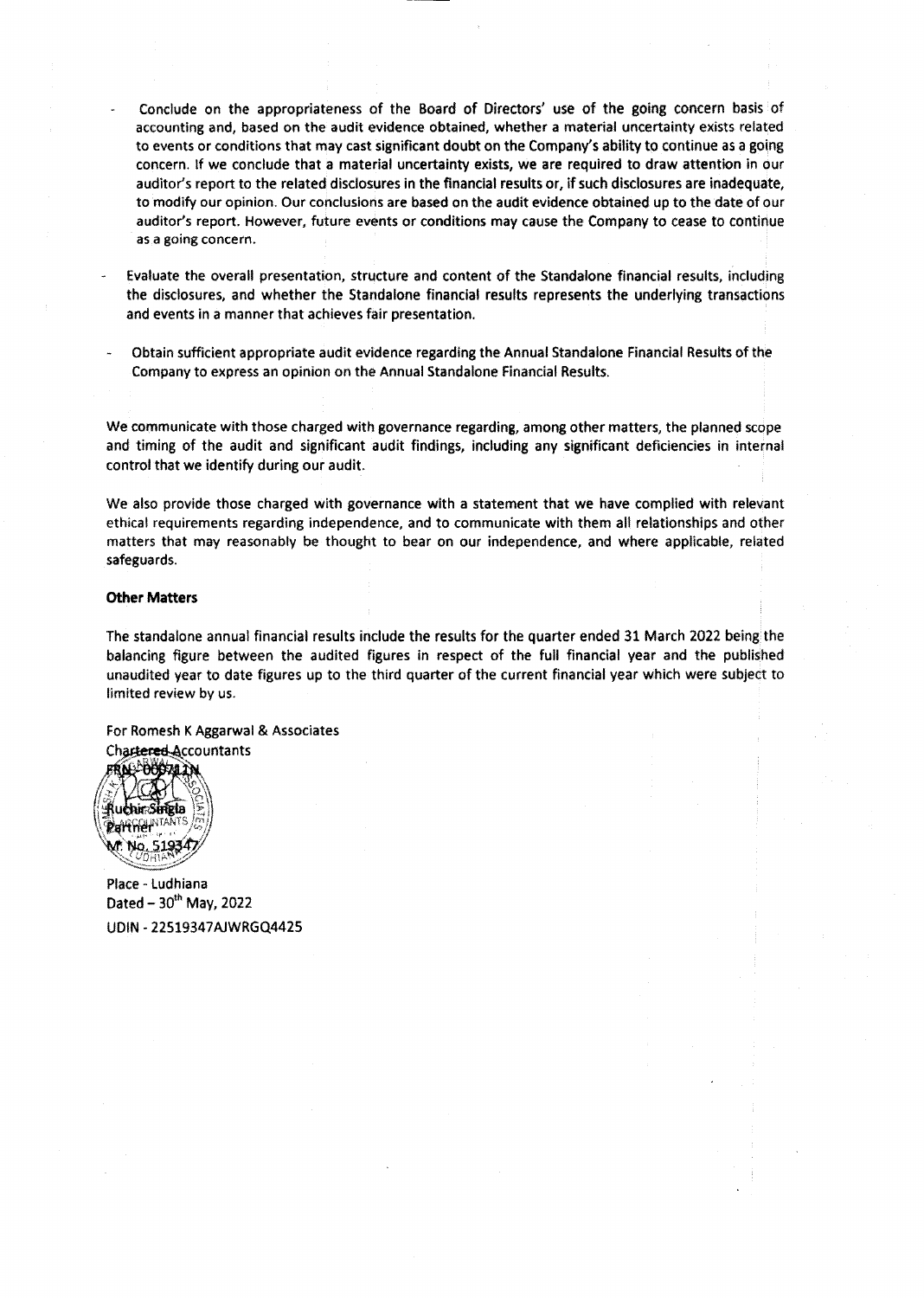

# ROMESH K, AGGARWAL & ASSOCIATES

CHARTERED ACCOUNTANTS Head Office - G.T. ROAD, MILLER GANJ, LUDHIANA-141003 Delhi Chondigarh Ludhiano Phones: 2532920, 2534289.

## Report on the audit of Consolidated Annual Financial Results

To The Board of Directors, Vardhman Polytex Ltd.

#### Quallfied Oplnlon

We have audited the accompanying consolidated annual financial results of Vardhman Polytex Limited "the Parent") and its subsidiaries (the Parent and its subsidiaries together referred to as "the Group"), for the year ended March 31, 2022 ("the Statement"), being submitted by the Holding Company pursuant to the requirements of Regulation 33 of the SEBI (listing Obligation and disclosure requirements) Regulations, 2015 as amended ("the Listing Regulations").

ln our opinion and to the best of our information and according to the explanations given to us, except for the effects of the matter described in the Basis for Qualified Opinion and based upon on the consideration of conversions done by the managernent of separate financial information of the foreign subsidiary, the aforesaid consolidated annual financial results:

a. include the annual financial result of the following entity 1. F.M. Hammerle Verwaltung Gmbh, Austria.

b. are presented in accordance with the requirements of Regulation 33 of the Listing Regulations in this regard; and

c. give a true and fair view in conformity with the recognition and measurement principle laid down in applicable accounting standards, and other accounting principles generally accepted in India of consolidated net profit and other comprehensive income and other financial information of the Group for the quarter ended March 31, 2022 and for the year ended March 31, 2022

### **Basis for Qualified Opinion**

The group had credited profit of Rs 396.44 lacs due on payment of FCCB liability to the statement of profit & loss during the period ending March 31,2017. This profit should have been credited in the statement of profit & loss on payment of FCCB liability which is still outstanding to the tune of 554,160 USD as on March 31,2022. The same has not been addressed in the current period under audit, This matter was also qualified in all the previous limited review/audit reports submitted by us.